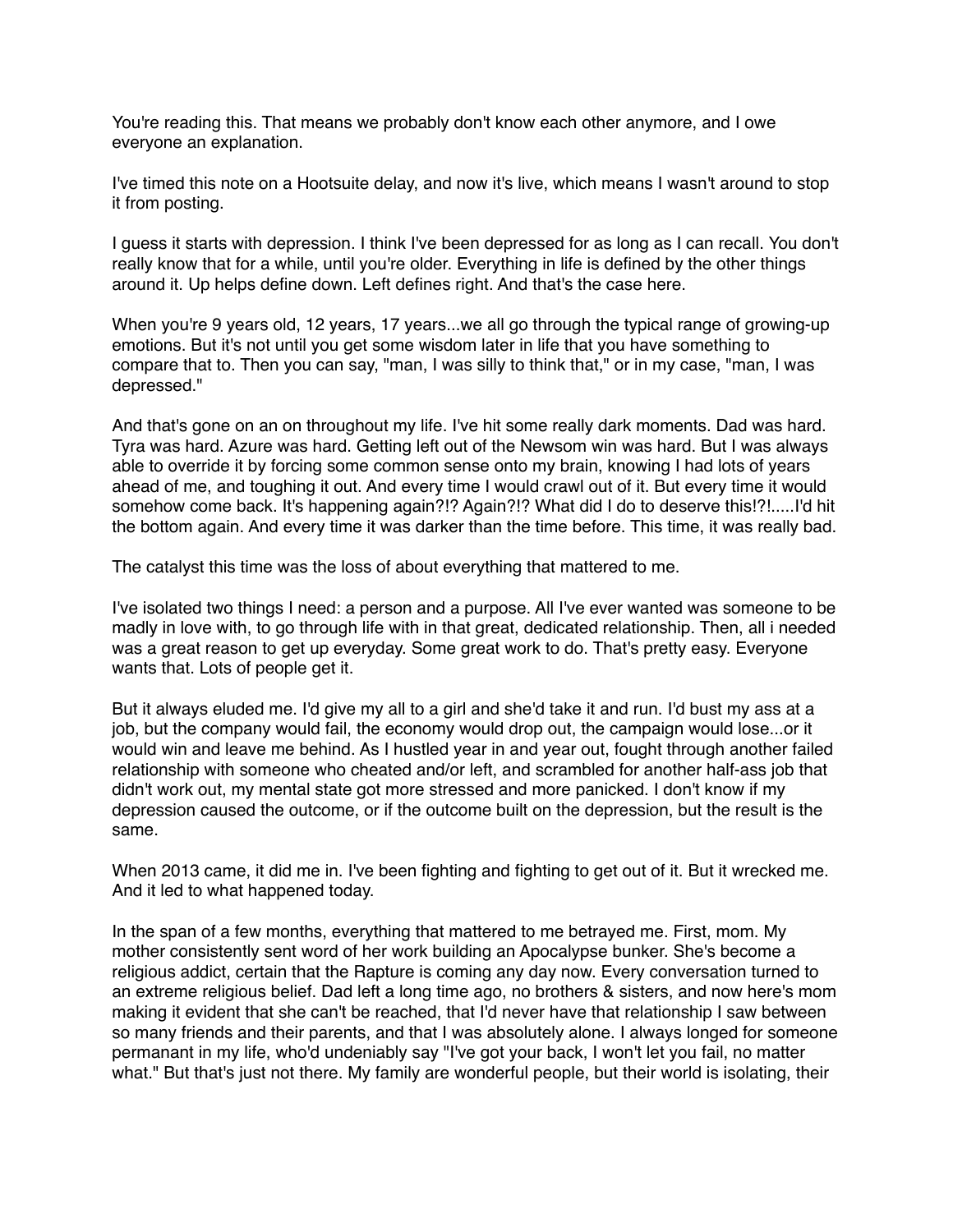hearts are closed, and I just can't seem to get near them. I wrote mom a lot these thoughts here a couple months ago, but it went nowhere. I don't know what else to do.

Second...I'd met The One. I was sure of it. You meet enough people, date enough, and you know what's right when you see it. It was perfect. Everything was perfect. Then she stopped. For no reason I could tell. She just stopped. But she didn't stop completely. She hovered around, kept the perfect right at my fingertips for weeks, but just out of reach. All while letting a different someone else have it...someone else always around the next corner, on the other end of another text message. I realize this sounds like the trival heartbreak whine of a 16 year old, but I can't help it. This one got in my psyche and wouldn't leave.

Third, my oldest friend in the City...my best friend...pulled my world out from under me. I'd been giving anything of myself I could for Project Sport, trying to build something great together with a "family" of my own. We finally made it. Something we created was sold for over \$1 million...but I saw none of it. None of us who dedicated ourselves to its success did. We worked for cheap or free, we put our hearts into it. But when the success came, it never left the top of the ladder. But okay...I get it...instead of rewarding the people who got you here, we'll use that money to start a company...we're going to make this real: The Project Sport Family. Then five months into it I was cut out. Even then, I let myself believe we'd just hit a rough patch, and I agree'd to play the loyal chump and keep giving to it, even without pay. I believed the "Family" rhetoric, that my team would be fighting for me and for the project. In truth, I was still being pushed out, only slower. My ability to make any contibution was marginalized, I was useless, and I was gone.

Any of these are things are just life though. A person should be able deal with this. People deal with cancer, or they go to war. This should be do-able. Stop whining. But all of this at once, for the umpteenth time in my life -- really, this is happening AGAIN?!? -- at the hands of the people who mattered to me the most...this betrayal, abandonment, isolation and lonliness. I couldn't take it this time. I already had a tendency to slip into depression; this one hit me hard.

I got dark. I got real dark. I explored myriad ways I could put an end to what I was going through. I binged-watched dark TV, sometimes didn't get off the couch for days, and scoured the Internet absorbing fuel for morbid fantasies. Some of that activity seemed to attract the attention of some visitors today...who have made it rather evident that this is the end of the line for me.

Which is too bad, because I was still fighting. One day at a time, I was pushing through. The loss of Project Sport seemed to take my whole social circle with it -- suddenly no one I knew through that life was talking to me anymore -- but I made new circles. My Natalies, and all the people I've met though them...you're amazing. And I can't say enough about my Gator crew and the people I've met through them. You've kept me alive. I wish I could have met you all years ago. I'm so sorry about this. I'm sure this will completely blindside you all. Whenever you saw me I was on top of the world, because you pulled me up there. You never knew what hit me the minute I left to go home alone.

And maybe I was getting closer to finding work? I was going to be at the end of my rope soon anyway -- despite today's visit -- when my last \$5K ran out next month, but I was still pushing. At 40+ years old with a random patchwork of a resume, I've been virtually unemployable. I've gotten nowhere in a year of looking. But now finally, in these last couple weeks, there have at least been some nibbles. Maybe something would have worked soon...